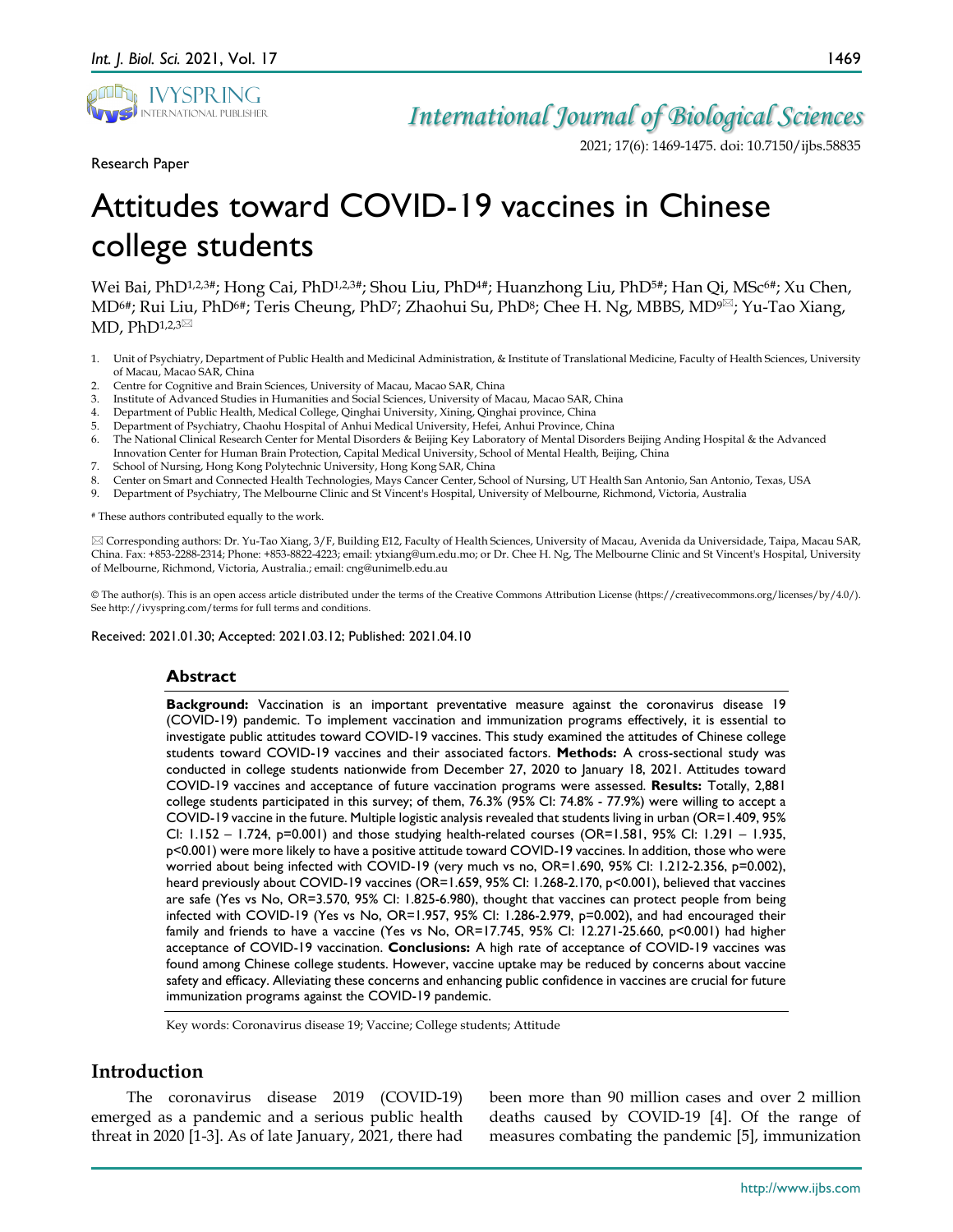is one of the most cost-effective preventive interventions [6]. Many countries have accelerated vaccine research and developed vaccination programs against COVID-19; as of early 2021, there were more than 170 vaccines in pre-clinical development and over 60 vaccines in clinical development [7].

Although vaccine research has progressed very rapidly, public acceptance of and negative attitudes toward COVID-19 vaccines are significant challenges. Willingness to accept a vaccine against COVID-19 is recognized as a key issue in determining the success of a vaccination program [8]. As it is important to examine public acceptance of vaccines, previous studies have examined the acceptance rate of the 2009 HIN1 influenza vaccine. For example, during the 2009 A/H1N1 pandemic, the vaccine acceptance rates ranged from 50% to 64% among adults in the USA [9-11]. In China, over 60% of study respondents had intended to receive vaccination [12]. Recent studies that examined the acceptance rate of COVID-19 vaccines found rates ranging from 23% to 91% among American medical students and adults, and Chinese adults [8, 13-16]. Other associated factors of vaccine acceptability are also important to implement a vaccination strategy. For instance, a meta-analysis [17] of 126 studies on the moderating factors of the influenza vaccination program in China found that those having higher school education level, perceiving the vaccines were safe and effective, COVID-19 as a severe disease, receiving recommendations from healthcare workers, and receiving previous influenza vaccination were associated with better vaccination coverage. In addition, previous studies found that less severe depressive symptoms and more severe anxiety symptoms were associated with higher vaccine acceptance [18, 19].

The associated factors of COVID-19 vaccine acceptability in different populations have also been studied [8, 13, 16]. For instance, attitudes toward vaccines (i.e. perceived safety and effectiveness of COVID-19 vaccines) were associated with vaccine acceptability in the general population of the USA [13], while similar results were also found in Japan and China [8, 16]. Certain sub-populations of interest have an increased risk of contagion, such as college students who often live and study in crowded settings [20]. Compared to other sub-populations, college students are better educated, more open-minded, and respond more quickly to public health issues, therefore, their attitudes toward COVID-19 vaccines are probably different [21]. A study conducted among medical students in the USA found that concerns about vaccine safety/efficacy were associated with vaccine acceptability [15]. In contrast, little is known

about attitudes toward COVID-19 vaccine in students in other disciplines. In addition, no studies to date have examined the acceptance of COVID-19 vaccines among Chinese college students. Therefore, the aim of this study was to examine the attitude toward COVID-19 vaccines and its associated factors in Chinese college students.

# **Methods**

#### **Study settings and sample**

This was a cross-sectional study conducted among college students nationwide from December 27, 2020 to January 18, 2021, using snowball sampling. Due to the risk of contagion of the COVID-19, face-to-face interviews were not adopted. Following previous studies [22-25], an online questionnaire was designed using the WeChat-based QuestionnaireStar application and subsequently a Quick Response code (QR code) was then generated. The QR code linked to the assessment tools was supported in several WeChat groups by influential academic staff including University Presidents, Faculty Deans and Department heads, who forwarded the QR code to students in their universities to encourage students to participate in this survey. WeChat is a widely used social communication application with more than 1 billion users in China. Participants who met the following criteria were included: (1) undergraduate students aged between 16 and 30 years; (2) Chinese ethnicity; (3) able to understand the purpose and contents of the assessment. To avoid missing any items in the questionnaire, all questions were set as mandatory to respond. This study was approved by the Institutional Review Board (IRB) of Beijing Anding Hospital. Online written informed consent was obtained. For those younger than 18 years, online written informed consent was provided by their guardians.

#### **Measures**

Basic sociodemographic characteristics and health related information were collected, such as age, gender (female/male), academic grade (first/second/ third/fourth/fifth year), academic course (health related/others), residence (urban/rural), and perceived health status (poor/fair/good).

Following a previous study on the influenza vaccine [26], several standardized questions were used to measure attitudes (5 items) and behavior (1 item) toward COVID-19 vaccines. The questions about attitudes toward COVID-19 vaccines were as follows: (1) Do you worry about being infected with COVID-19? (No/Fair/Very much); (2) Have you heard of COVID-19 vaccines previously? (No/Yes; including any information about COVID-19 vaccines,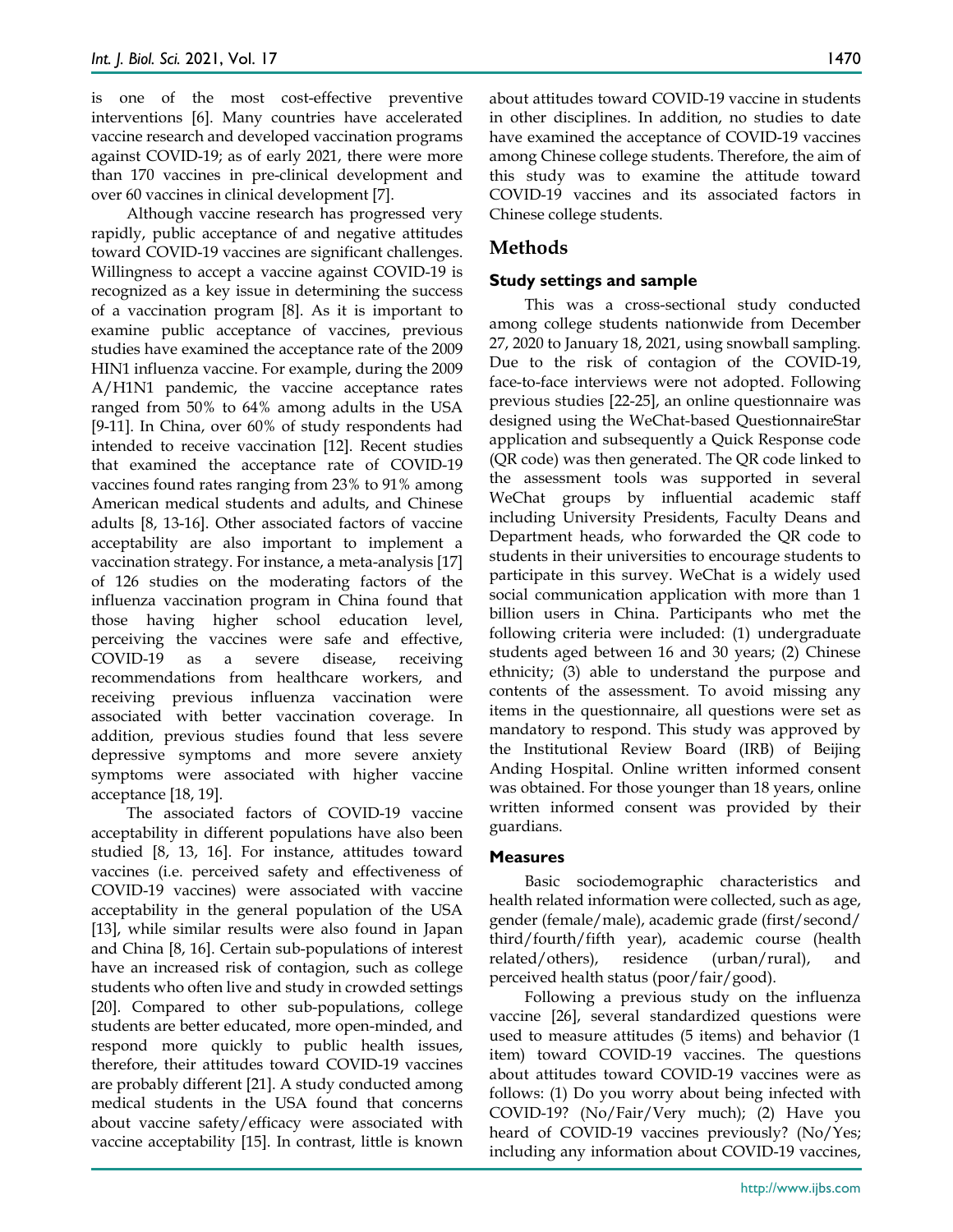including both positive and negative news, vaccine development, safety and efficacy of vaccine from various channels (e.g., radio, television, telephone)); (3) Do you think COVID-19 vaccines could protect you from COVID-19? (No/Yes); (4) How safe do you think COVID-19 vaccines are? (They are not safe with obvious side effects /Not sure /They are safe with no side effects); (5) Will you encourage your family and friends to receive a COVID-19 vaccine? (No/Yes). The question about behavior towards COVID-19 vaccines: "Do you intend to have a COVID-19 vaccine in the future? (No/Yes)".

The reliability and validity of the Patient Health Questionnaire - 9 (PHQ-9) (i.e. Cronbach's α coefficient =0.854) [27] and the Generalized Anxiety Disorder Assessment - 7 (GAD-7) (i.e. Cronbach's α coefficient=0.898) [28] questionnaire have been well validated in Chinese populations. The Chinese version of the PHQ-9 was used to assess severity of depressive symptoms [27, 29], which assesses the 9 Diagnostic and Statistical Manual of Mental Disorders–IV (DSM-IV) criteria for major depression as "0" (not at all) to "3" (nearly every day). The PHQ-9 total score ranges from 0 to 27, with a higher score indicating more severe depressive symptoms. Anxiety symptoms were measured using the Chinese version of the GAD-7 [28, 30], which consists of 7 items with each scoring from 0 (not at all) to 3 (nearly every day). The total score ranges from 0 to 21, with a higher score indicating more severe anxiety symptoms.

#### **Statistical analysis**

Data analyses were done with the SPSS version 24.0 (SPSS Inc., Chicago, Illinois, USA). Normal distributions were checked for continuous variables using P-P plots and one-sample Kolmogorov– Smirnov tests. Comparisons of socio-demographic and COVID-19 vaccine related variables between college students who would accept future COVID-19 vaccination and those who would not accept were conducted using chi-square tests, independent samples t-tests, and Mann-Whitney U tests, as appropriate. Binary logistic analysis with the "enter" method was used to examine the independent correlates of acceptance of future COVID-19 vaccination, with those that significantly differed in univariate analyses as independent variables. Odds ratio (OR) and corresponding 95% confidence intervals (CIs) were used to present results. Significantly statistical difference was set at 0.05 (two-tailed).

# **Results**

#### **Participant characteristics**

A total of 2,892 college students were invited to

participate in this survey, of whom, 2,881 college students met the study entry criteria and completed the assessment, giving a participation rate of 99.6%. The mean age was 19.83 years and 1,920 (69.0%, 95% CI: 67.4% - 70.8%) were females. The percentage of those who would accept future COVID-19 vaccination was 76.3% (95% CI: 74.8% - 77.9%) and a total of 592 (21.3%, 95% CI: 19.8% - 22.8%) students thought that COVID-19 vaccines were safe with no side effects.

Table 1 shows the socio-demographic characteristics and health related information of the whole sample and comparisons between students who would and who would not accept future COVID-19 vaccines. No associations of depression (p=0.128) and anxiety (p=0.598) with COVID-19 vaccine acceptance were observed. There were significant differences in terms of residence  $(x^2=10.314, p=0.001)$  and health related courses  $(x^2=56.403, p<0.001)$  between the two groups. Figure 1 presents the distributions of continuous variables (e.g., age, and PHQ-9 and GAD-7 total scores) by attitudes toward COVID-19 vaccine. Responses to all the five questions about attitudes toward COVID-19 vaccines were significantly different between the two groups (all *p* values<0.05).

#### **Independent correlates of positive attitude toward future COVID-19 vaccine**

Binary logistic regression analysis revealed that students living in urban and those with health-related course were positively associated with acceptance of future COVID-19 vaccination (Figure 2). In addition, college students who worried about being infected with COVID-19, who heard about the COVID-19 vaccines previously, who thought that vaccines are safe, who thought that vaccines could protect people from being infected with COVID-19, and who encouraged their family and friends to have the vaccine (all *p* values<0.05) were more likely to accept future COVID-19 vaccination (Figure 2).

# **Discussion**

To the best of our knowledge, this was the first-ever study globally that examined the attitudes of university students toward COVID-19 vaccines and their associated factors. The response rate in this online study was very high (99.6%), probably because the QR code linked to the invitation and assessment tools was sent by influential university academic staff. In this study most of Chinese college students (76.3%; 95% CI: 74.8% - 77.9%) were willing to accept a COVID-19 vaccine in the future, which is similar to the corresponding figures during the 2009 A/H1N1 pandemic among college students in Macau, China (72.7%) [20], but higher than that in adults in the USA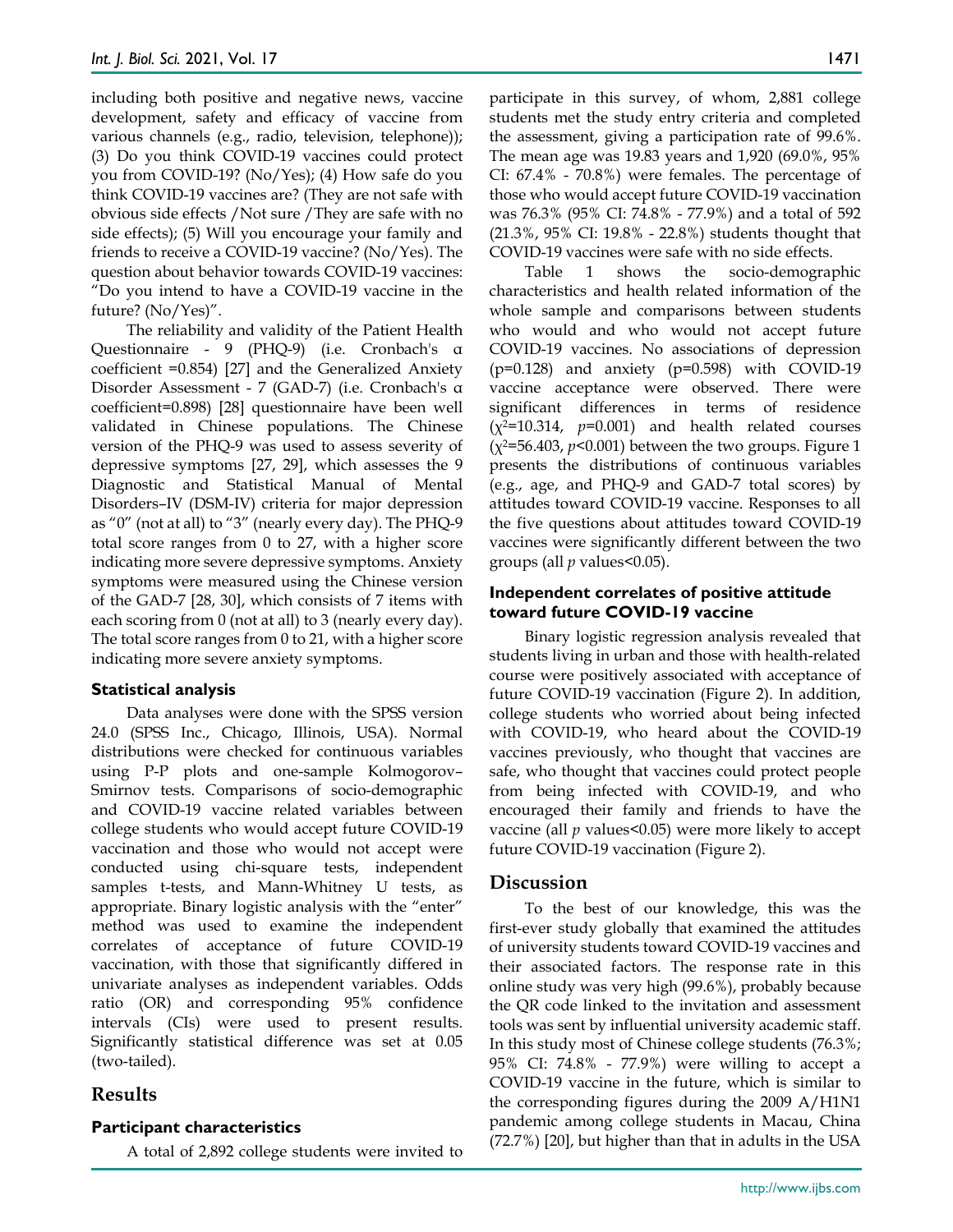1472

(from 50%-64%) [9-11] and in college students in Turkey (11.9%) [31]. Compared to the results in Europe, our finding was lower than the COVID-19 vaccination acceptance rate among college students in Italy (86.1%) [21] but higher than that in Malta (44.2%) [32]. Apart from different socio-demographic factors [33], possible reasons for the discrepancy between these studies include the different levels of health literacy particularly with regard to immunization programs, as well as local health policy and clinical practices [34]. For instance, since early 2020, the Chinese government has adopted a range of strict containment measures (e.g., early identification and isolation of suspected and infected cases, travel restrictions, and school closure) [35, 36]. This may increase the level of public awareness regarding the risk of COVID-19 in China, which may contribute to the relatively high acceptance of vaccination.



Figure 1. Box plots of age, the PHQ-9 and GAD-7 total scores between students who would and would not accept COVID-19 vaccination. COVID-19: Corona Virus Disease 2019; PHQ-9: 9-item Patient Health Questionnaire; GAD-7: 7-item Generalized Anxiety Disorder Scale



Figure 2. Independent correlates of willingness to accept future COVID-19 vaccine injection by binary logistic regression analysis. OR: odds ratio; CI: confidence interval; COVID-19: Corona Virus Disease 2019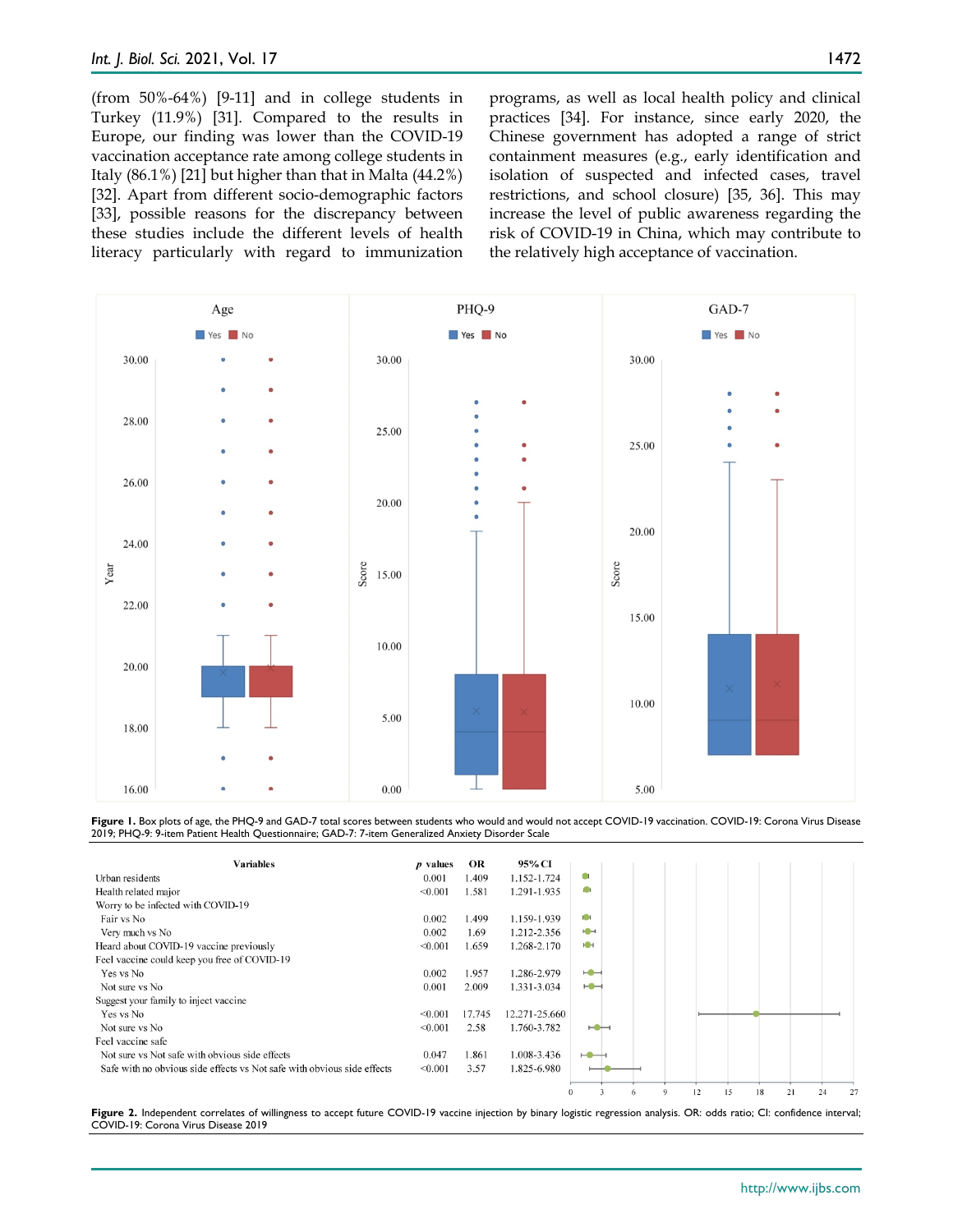#### **Table 1.** Demographic characteristics of participants

| Variables                                  | Total (N=2,881) |            | Acceptance of COVID-19 vaccination |      |              |               | $\chi^2$ | df               | $\boldsymbol{P}$ |
|--------------------------------------------|-----------------|------------|------------------------------------|------|--------------|---------------|----------|------------------|------------------|
|                                            |                 |            | Yes ( $N=2,123$ )                  |      | $No (N=758)$ |               |          |                  |                  |
|                                            | $\overline{N}$  | $\%$       | $\rm N$                            | $\%$ | N            | $\frac{0}{6}$ |          |                  |                  |
| Female gender                              | 1,920           | 66.6       | 1418                               | 66.8 | 502          | 66.2          | 0.080    | $\mathbf{1}$     | 0.777            |
| Urban residents                            | 1,322           | 45.9       | 1012                               | 47.7 | 310          | 40.9          | 10.314   | $\mathbf{1}$     | 0.001            |
| Health related course                      | 1,711           | 59.4       | 1,378                              | 63.5 | 363          | 47.9          | 56.403   | $\mathbf{1}$     | < 0.001          |
| School grade                               |                 |            |                                    |      |              |               | 3.519    | $\overline{4}$   | 0.475            |
| First year                                 | 1,651           | 57.3       | 1,229                              | 57.9 | 422          | 55.7          |          |                  |                  |
| Second year                                | 601             | 20.9       | 431                                | 20.3 | 170          | 22.4          |          |                  |                  |
| Third year                                 | 305             | 10.6       | 224                                | 10.6 | 81           | 10.7          |          |                  |                  |
| Fourth year                                | 221             | 7.6        | 168                                | 7.9  | 53           | 7.0           |          |                  |                  |
| Fifth year                                 | 103             | 3.6        | 71                                 | 3.3  | 32           | 4.2           |          |                  |                  |
| Perceived health status as good            | 2,174           | 75.5       | 1,594                              | 75.1 | 580          | 76.5          | 0.621    | 1                | 0.431            |
| Worried about being infected with COVID-19 |                 |            |                                    |      |              |               | 13.025   | $\overline{2}$   | 0.001            |
| No                                         | 518             | 18.0       | 349                                | 16.4 | 169          | 22.3          |          |                  |                  |
| Fair                                       | 1,851           | 64.2       | 1,388                              | 65.4 | 463          | 61.1          |          |                  |                  |
| Very much                                  | 512             | 17.8       | 386                                | 18.2 | 126          | 16.6          |          |                  |                  |
| Heard about COVID-19 vaccines previously   | 2,464           | 85.5       | 1909                               | 89.9 | 555          | 73.2          | 125.854  | 1                | < 0.001          |
| Thought COVID-19 vaccines could provide    |                 |            |                                    |      |              |               | 185.177  | $\overline{2}$   | < 0.001          |
| protection                                 |                 |            |                                    |      |              |               |          |                  |                  |
| No                                         | 199             | 6.9        | 86                                 | 4.1  | 113          | 14.9          |          |                  |                  |
| Yes                                        | 1,371           | 47.6       | 1,145                              | 53.9 | 226          | 29.8          |          |                  |                  |
| Not sure                                   | 1,311           | 45.5       | 892                                | 42.0 | 419          | 55.3          |          |                  |                  |
| Encouraged family to get vaccine           |                 |            |                                    |      |              |               | 756.589  | $\overline{2}$   | < 0.001          |
| No                                         | 223             | 7.8        | 48                                 | 2.3  | 175          | 23.1          |          |                  |                  |
| Yes                                        | 1,989           | 69.0       | 1,754                              | 82.6 | 235          | 31.0          |          |                  |                  |
| Not sure                                   | 669             | 23.2       | 321                                | 15.1 | 348          | 45.9          |          |                  |                  |
| Thought vaccines are safe                  |                 |            |                                    |      |              |               | 124.592  | 2                | < 0.001          |
| Not safe with obvious side effects         | 70              | 2.4        | 27                                 | 1.3  | 43           | 5.7           |          |                  |                  |
| Not sure                                   | 2,219           | 77.0       | 1,570                              | 74.0 | 649          | 85.6          |          |                  |                  |
| Safe with no obvious side effects          | 592             | 20.6       | 528                                | 24.8 | 66           | 8.7           |          |                  |                  |
|                                            | Mean            | ${\bf SD}$ | Mean                               | SD   | Mean         | <b>SD</b>     | t/Z      | df               | $\boldsymbol{P}$ |
| Age (Years)                                | 19.83           | 2.02       | 19.80                              | 2.06 | 19.93        | 1.90          | 1.664    | 1435.988         | 0.096            |
| PHQ-9 total                                | 5.43            | 5.45       | 5.45                               | 5.35 | 5.38         | 5.74          | $-1.522$ | $---$            | 0.128            |
| GAD-7 total                                | 10.88           | 4.72       | 10.84                              | 4.61 | 10.99        | 5.06          | $-0.527$ | --- <sup>*</sup> | 0.598            |

Bolded values: <0.05; M: mean; SD: standard deviation; COVID-19: Corona Virus Disease 2019; PHQ-9: 9-item Patient Health Questionnaire; GAD-7: 7-item Generalized Anxiety Disorder Scale; \* Mann-Whitney U test.

Certain socio-demographic characteristics were associated with acceptance of future COVID-19 vaccines among students. Compared with those from rural areas, college students from urban areas were more likely to accept a COVID-19 vaccine (OR=1.409, 95% CI: 1.152-1.754). In contrast, rural residents (82.2%) in China had a higher acceptance rate of vaccination against A/H1N1 than urban residents (55.3%) during the 2009 A/H1N1 pandemic [12], which is probably due to different access to relevant health information and healthcare service coverage [37]. For example, both primary care and hospital-based services are insufficient in rural areas, hence rural residents may be more likely to accept preventive measures, such as vaccination, to reduce the risk of contracting infectious diseases. However, in China college students are covered by basic health insurance by universities and provided adequate health information. Therefore, the different acceptance rates of COVID-19 vaccines between rural and urban residents found in previous studies [12] could not be extrapolated to college students. We speculate that different attitudes toward COVID-19

vaccines between rural and urban students' parents and other family members [12] may in turn influence students' acceptance rate of COVID-19 vaccines.

In this study 79.1% of students studying health related courses were willing to get a COVID-19 vaccine, which is similar to the corresponding figure (77%) of a study conducted at medical schools in the US [15]. The higher vaccine acceptance rate among Chinese college students in health-related courses (OR=1.581, 95% CI: 1.291-1.935) compared to those in other courses, could be attributed to higher awareness of the importance of COVID-19 vaccines in disease prevention [38]. Moreover, many students in health-related courses often need to visit medical facilities, such as hospitals and primary care services. Therefore, they perceive their likelihood of infection is higher than other students, and a higher need for vaccination for their health protection. However, another study in Italy did not find any differences between healthcare and non-healthcare students [21]. Such discrepancy may be due to different study periods reflecting different pandemic severity: Barello et al.'s study was conducted at the beginning of the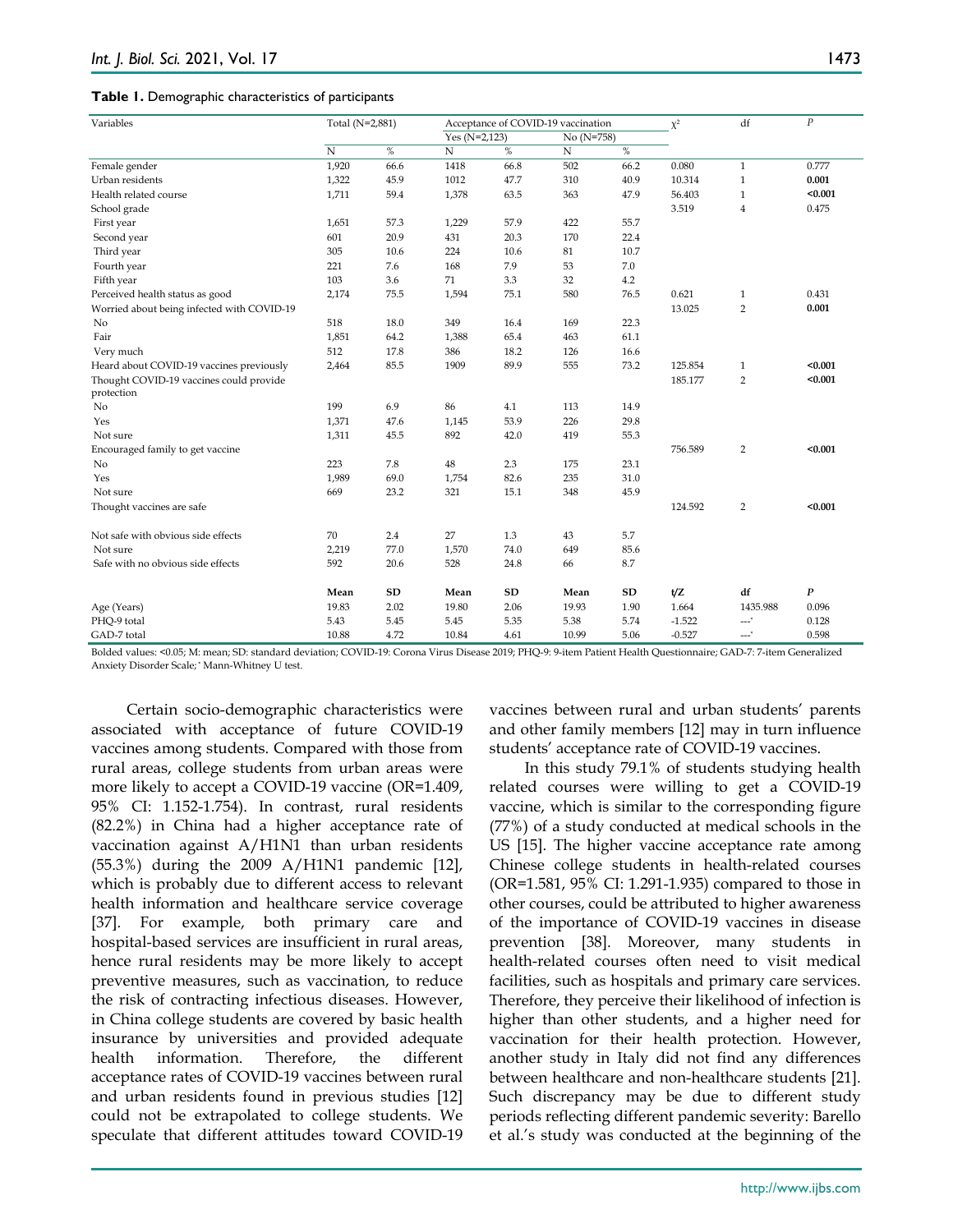COVID-19 pandemic, and ours was conducted in the later part of the pandemic.

In addition, we found that students who worried about being infected with COVID-19, who previously heard about COVID-19 vaccines, who thought that COVID-19 vaccines could provide protection, who thought that vaccines are safe, and who encouraged their family to get vaccine were more likely to get a COVID-19 vaccine in future. This is similar to the findings of previous studies on seasonal influenza vaccine in China [26], in which young workers' attitude and behavior toward seasonal influenza vaccine in south China were examined and variables "heard of the influenza vaccine" (OR=2.20, 95% CI: 1.08-4.48) and "believe that the influenza virus vaccine can protect from influenza" (OR=3.33, 95% CI: 1.16-9.55) were associated with high acceptance of the influenza vaccine [26]. It should be noted that most of these factors were related to beliefs of vaccine safety and efficacy. Another study [39] conducted in healthcare workers in Belgium and Canada found that lack of acceptance was mostly driven by vaccine safety concerns. A study in the UK [40] also found that common concerns about COVID-19 vaccine safety and efficacy were the main determinants of vaccine acceptance. All findings suggest that public education on the efficacy and safety of the COVID-19 vaccine is important for future widespread use of the vaccine [14].

The strengths of this study are the large sample size and the coverage of all provinces in China. However, several limitations should be noted. First, this study is cross-sectional; hence the casual relationship between attitudes toward and acceptance of COVID-19 vaccines could not be examined. Second, some factors associated with vaccine acceptance, such as family income and past history of having influenza vaccine, were not recorded. Third, due to logistical reasons, random sampling cannot be adopted. Instead, following other studies [22, 23], snowball sampling method was used in this study, which may result in selection bias and poor representativeness. Finally, to date no standardized questionnaires on attitude toward COVID-19 vaccines have been developed. Instead, a selection of standardized questions was used to measure attitudes and behavior toward COVID-19 vaccines in this study.

In conclusion, high acceptance of COVID-19 vaccines was found among Chinese college students. However, vaccine uptake may be reduced by concerns about vaccine safety and efficacy. Alleviating these concerns and enhancing public confidence in COVID-19 vaccines are crucial for future vaccination strategies and immunization programs against the COVID-19 pandemic.

#### **Acknowledgements**

The study was supported by the National Science and Technology Major Project for investigational new drug (2018ZX09201-014), the Beijing Municipal Science & Technology Commission (No. Z181100001518005), and the University of Macau (MYRG2019-00066-FHS).

### **Competing Interests**

The authors have declared that no competing interest exists.

#### **References**

- 1. Cucinotta D, Vanelli M. WHO Declares COVID-19 a Pandemic. Acta Biomed. 2020; 91: 157-60.
- 2. Ghosh A. COVID-19 pandemic and an early career mental health researcher from a low and middle income country: Is there any light at the end of the tunnel? Asia Pac Psychiatry. 2020; 12: e12424.
- 3. Venugopal VC, Mohan A, Chennabasappa LK. Status of mental health and its associated factors among the general populace of India during COVID-19 pandemic. Asia Pac Psychiatry. 2020: e12412.
- 4. World Health Organization. WHO Coronavirus Disease (COVID-19) Dashboard. 2021. Accessed 24 January 2021.
- 5. Lai X, Zhang H, Lyu Y, Knoll MD, Fang H, Bish A, et al. Demographic and attitudinal determinants of protective behaviours during a pandemic: a review. Vaccines. 2010; 15: 797-824.
- 6. Lurie N, Saville M, Hatchett R, Halton J. Developing Covid-19 Vaccines at Pandemic Speed. N Engl J Med. 2020; 382: 1969-73.
- 7. World Health Organization. Draft landscape and tracker of COVID-19 candidate vaccines. 2021. Accessed 22 January 2021.
- 8. Lin Y, Hu Z, Zhao Q, Alias H, Danaee M. Understanding COVID-19 vaccine demand and hesitancy: A nationwide online survey in China. PLoS Negl Trop Dis. 2020; 14: e0008961.
- 9. Maurer J, Harris KM, Parker A, Lurie N. Does receipt of seasonal influenza vaccine predict intention to receive novel H1N1 vaccine: evidence from a nationally representative survey of U.S. adults. Vaccine. 2009; 27: 5732-4.
- 10. Horney JA, Moore Z, Davis M, MacDonald PD. Intent to receive pandemic influenza A (H1N1) vaccine, compliance with social distancing and sources of information in NC, 2009. PloS one. 2010; 5: e11226.
- 11. Gidengil CA, Parker AM, Zikmund-Fisher BJ. Trends in risk perceptions and vaccination intentions: a longitudinal study of the first year of the H1N1 pandemic. Am J Public Health. 2012; 102: 672-9.
- 12. Peng Y, Xu Y, Zhu M, Yu H, Nie S, Yan W. Chinese urban-rural disparity in pandemic (H1N1) 2009 vaccination coverage rate and associated determinants: a cross-sectional telephone survey. Public health. 2013; 127: 930-7.
- 13. Reiter PL, Pennell ML, Katz ML. Acceptability of a COVID-19 vaccine among adults in the United States: How many people would get vaccinated? Vaccine. 2020; 38: 6500-7.
- 14. Wang J, Jing R. Acceptance of COVID-19 Vaccination during the COVID-19 Pandemic in China. Vaccines. 2020; 8: 482.
- 15. Lucia VC, Kelekar A, Afonso NM. COVID-19 vaccine hesitancy among medical students. J Public Health (Oxf). 2020; [Epub ahead of print].
- 16. Guidry JPD, Laestadius LI, Vraga EK, Miller CA, Perrin PB, Burton CW, et al. Willingness to get the COVID-19 vaccine with and without emergency use authorization. Am J Infect Control. 2020; 49: 137-42.
- 17. Wang Q, Yue N, Zheng M, Wang D, Duan C, Yu X, et al. Influenza vaccination coverage of population and the factors influencing influenza vaccination in mainland China: A meta-analysis. Vaccine. 2018; 36: 7262-9.
- 18. Salali GD, Uysal MS. COVID-19 vaccine hesitancy is associated with beliefs on the origin of the novel coronavirus in the UK and Turkey. Psychol Med. 2020; [Epub ahead of print].
- 19. Bazargan M, Wisseh C, Adinkrah E, Ameli H, Santana D, Cobb S, et al. Influenza Vaccination among Underserved African-American Older Adults. Biomed Res Int. 2020; 2020: 2160894.
- 20. Keller JJ, Kim JH, Lau JC, Wong AH, Griffiths SM. Intention to engage in preventive behaviors in response to the A/H1N1 pandemic among university entrants in four Chinese cities. Asia Pac J Public Health. 2014; 26: 42-7.
- 21. Barello S, Nania T, Dellafiore F, Graffigna G, Caruso R. 'Vaccine hesitancy' among university students in Italy during the COVID-19 pandemic. Eur J Epidemiol. 2020; 35: 781-3.
- 22. Ning L, Niu J, Bi X, Yang C, Liu Z, Wu Q, et al. The impacts of knowledge, risk perception, emotion and information on citizens' protective behaviors during the outbreak of COVID-19: a cross-sectional study in China. BMC Public Health. 2020; 20: 1751.